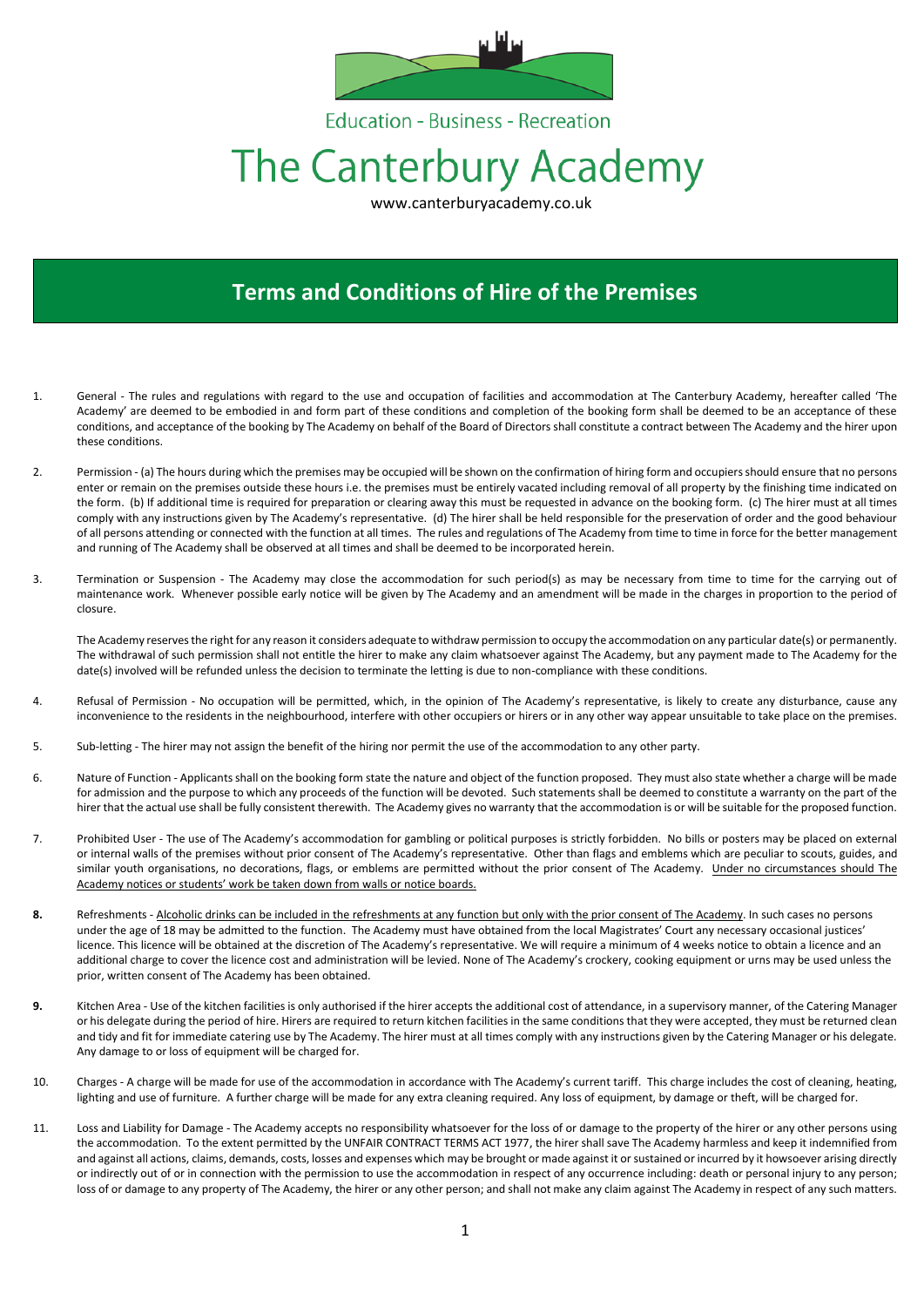To this end a hirer must arrange their own insurance and produce documentary evidence to the effect that a valid Public/Employer's Liability policy is in place with a minimum indemnity limit of £5million for any one event. A copy of a valid insurance certificate is required as evidence.

Cover can be provided under the Hirers' Liability (Lettings) Policy in the event that non-commercial hirers have no cover, or are unable to provide cover that meets the above requirements. The school will be required to charge both a fee for use of the premises and a premium to cover the purchase of insurance (currently 4% of hire fee).

This policy has an indemnity limit of £5million for any one event. The hirer is liable to pay a policy excess of £100 for each claim submitted in respect of damage to property.

- 12. The accommodation stated on the booking form is the only part of The Academy premises to be used by the hirer and this agreement is for the hire of accommodation and does not create any interest in land.
- 13. Hirers are required to return The Academy premises and facilities in the same conditions that they were accepted. Premises must be returned clean and tidy and fit for immediate use by The Academy.
- 14. Failure to observe the terms and conditions of this contract may result in The Academy terminating this agreement without notice and charging an appropriate portion of the letting fee in compensation for loss of income.
- 15. All electrical equipment brought on to The Academy from external parties is subject to our 'Portable Appliance Testing' requirements.
- 16. We will not allow use of kitchen facilities and equipment or PA and lighting equipment without a qualified member of staff from The Academy available during all times of use.
- **17.** Use of computers and internet access falls under the restriction of The Academy Responsible Computer Use Policy, which must be adhered to. Any breach of this policy may result in computer access being revoked
- **18.** Parking Parking at The Academy is limited. We advise all visitors and delegates to consider the needs of the local residents and make alternative parking arrangements. Events, which cater for 100 or more guests, will be given special consideration and arrangements for parking on The Academy grounds can be made. Events, which cater for 200 or more guests, will be offered additional parking. This facility will only be available out of normal working hours. For these events parking assistance is compulsory and an additional minimum charge of £60 per hour will be made.

## **Computer Use Policy Extract**

#### Equipment

- Do not install, attempt to install or store programs of any type on the computers.
- Do not damage, disable, or otherwise harm the operation of computers, or intentionally waste resources.
- Do not use the computers for commercial purposes, e.g. buying or selling goods.
- Do not connect mobile equipment to the network (e.g. laptops, tablet PC, PDAs, phones, USB hard discs etc.) without permission from the appropriate responsible member of staff.

#### Security and Privacy

- Do not disclose your password to others, or use passwords intended for the use of others.
- Never tell anyone you meet on the internet your home address, your telephone number, your school's name, or send them your picture, unless you are given permission to do so.
- Do not use the computers in a way that harasses, harms, offends or insults others.
- Respect, and do not attempt to bypass, security in place on the computers, or attempt to alter the settings.

#### Internet

- Do not use the internet to obtain, download, send, print, display or otherwise transmit or gain access to materials which are unlawful, obscene or abusive.
- Do not download executable (.exe, .bat, .com), zipped (.zip), or music files from the internet.
- Respect the work and ownership rights of people outside the school, as well as other students or staff. This includes abiding by copyright laws.
- Do not access 'chat' rooms, bulletin boards, forums, messages boards, social networking sites or instant messaging at any time.

The Canterbury Academy may exercise its rights by electronic means to monitor the use of the school's computer system, including the monitoring of web-sites, the interception of e-mails and the deletion of inappropriate materials in circumstances where it believes unauthorised use of the school's computer system is or may be taking place, or the system is or may be being used for criminal purposes or for storing text or imagery which is unauthorised or unlawful.

### **Payment and Information**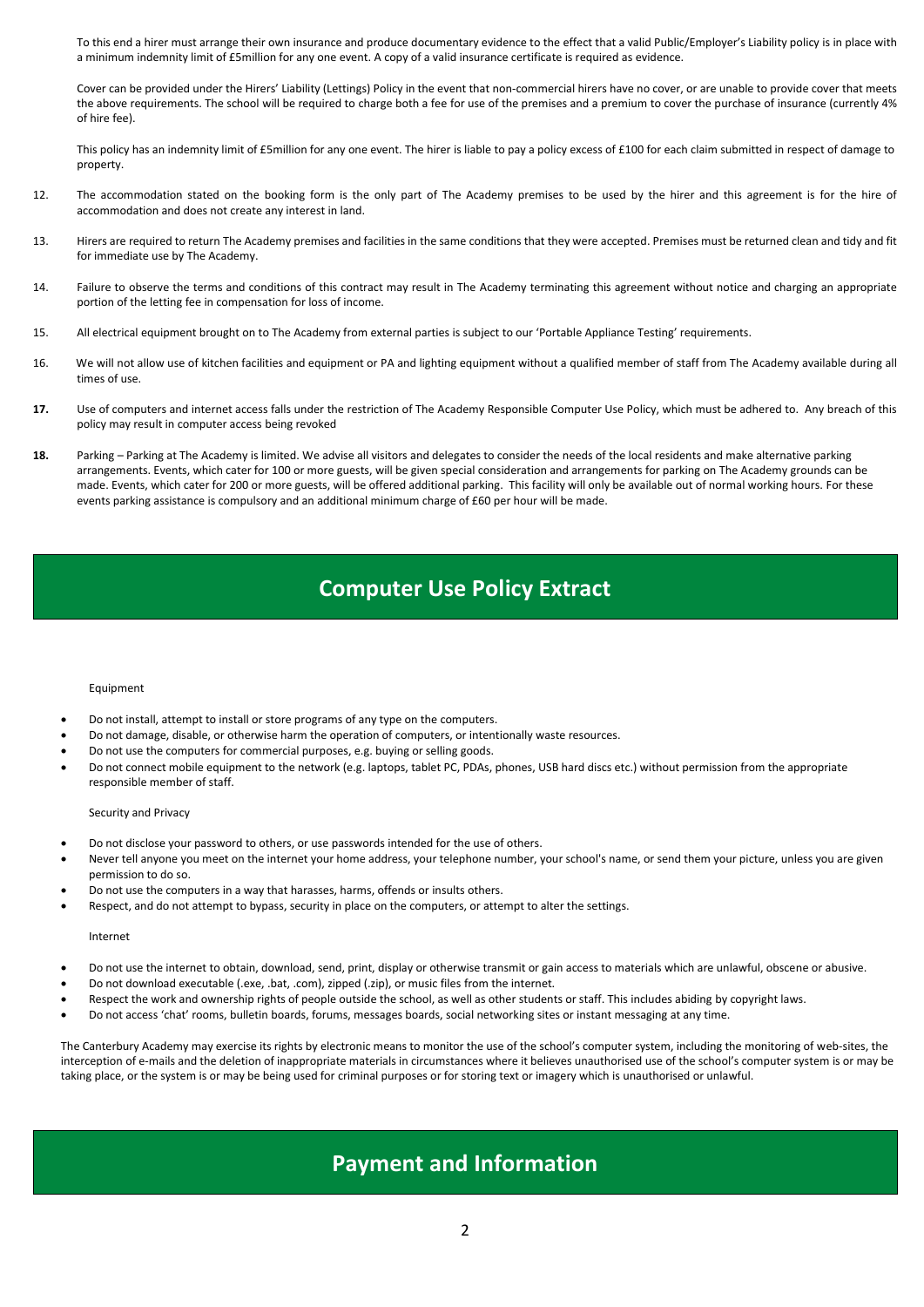A completed, signed copy of this form must be returned two weeks before the commencement of the letting.

### **Insurance**

#### The Canterbury Academy Cover

The school will cover the use of the premises for an additional 4.00% of hire fee. This is compulsory for all users unless you have provided proof of your own comprehensive liability insurance. This policy has an indemnity limit of £5million for any one event. The hirer is liable to pay the current policy excess for each claim submitted in respect of damage to property.

#### OWN INSURANCE

Please provide documentary evidence to the effect that a valid Public/Employer's Liability policy is in place with a minimum indemnity limit of £5million for any one event.

If proof of insurance, being a copy of a valid insurance certificate is not provided before the letting, the 4.00% charge will be automatically added on your invoice. PLEASE NOTE - once this has been charged it will not be rectified in retrospect.

A fixed non-refundable deposit of £25.00 must be returned with this form to secure your booking

- Deposit will be shown on your final invoice
- Regular clients may not have to pay this deposit with prior agreement with The Academy's representative

(THE TOTAL COST OF EVENT MUST BE PAID IN FULL A MINIMUM OF 7 DAYS BEFORE THE COMMENCEMENT OF THE EVENT)

CHEQUES SHOULD BE MADE PAYABLE TO: The Canterbury High School

Preferred method of payment is by BACs transfer – account details are shown on invoice.

### **Additional Information**

Where possible, cancellation must be made as much in advance as possible. The £25.00 deposit will be retained to cover our administration cost. Any additional costs already incurred i.e. applications for special licenses etc., will be charged.

The hirer is responsible for all security measures during their letting. If it is felt that adequate security has not been put in place The Academy reserves the right to make appropriate arrangements at additional cost to the hirer.

The Academy has no responsibility to provide first aid trained staff for a letting. It is the hirer's responsibility to provide trained staff or make alternative arrangements with a third party if necessary

### THE ACADEMY RESERVES THE RIGHT TO RE-LOCATE A LETTING IF SCHOOL USE REQUIRES IT.

- The Academy reserves the right for any reason it considers adequate to withdraw permission to occupy the accommodation on any particular date(s) or on a permanent basis.
- Event times stated on the booking form must be strictly adhered to.
- YOU ARE EXPECTED TO LEAVE THE ACADEMY PREMISES IN THE SAME CONDITION THAT YOU FOUND THEM.
- All litter should be put into the bins provided. Please respect our neighbours when leaving by keeping noise to a minimum.
- If the Academy is not left in a satisfactory state of cleanliness; additional cleaning charges will apply.
- Damages must be repaired by qualified contractors hired by The Academy or employees of The Academy, whichever is appropriate. These charges will be levied at full cost plus administration charges. VAT will be added where applicable.
- Any requests for chairs must be made on the booking form under Section 3. ADDITIONAL REQUIREMENTS. In order to comply with fire safety regulations, the amount of chairs or guests must be adhered to.
- Parking at The Academy is limited so we advise all visitors and delegates to make alternative parking arrangements. Special consideration will be given to events which have over 100 participants. Please refer to section 18 of the Conditions of Hire.